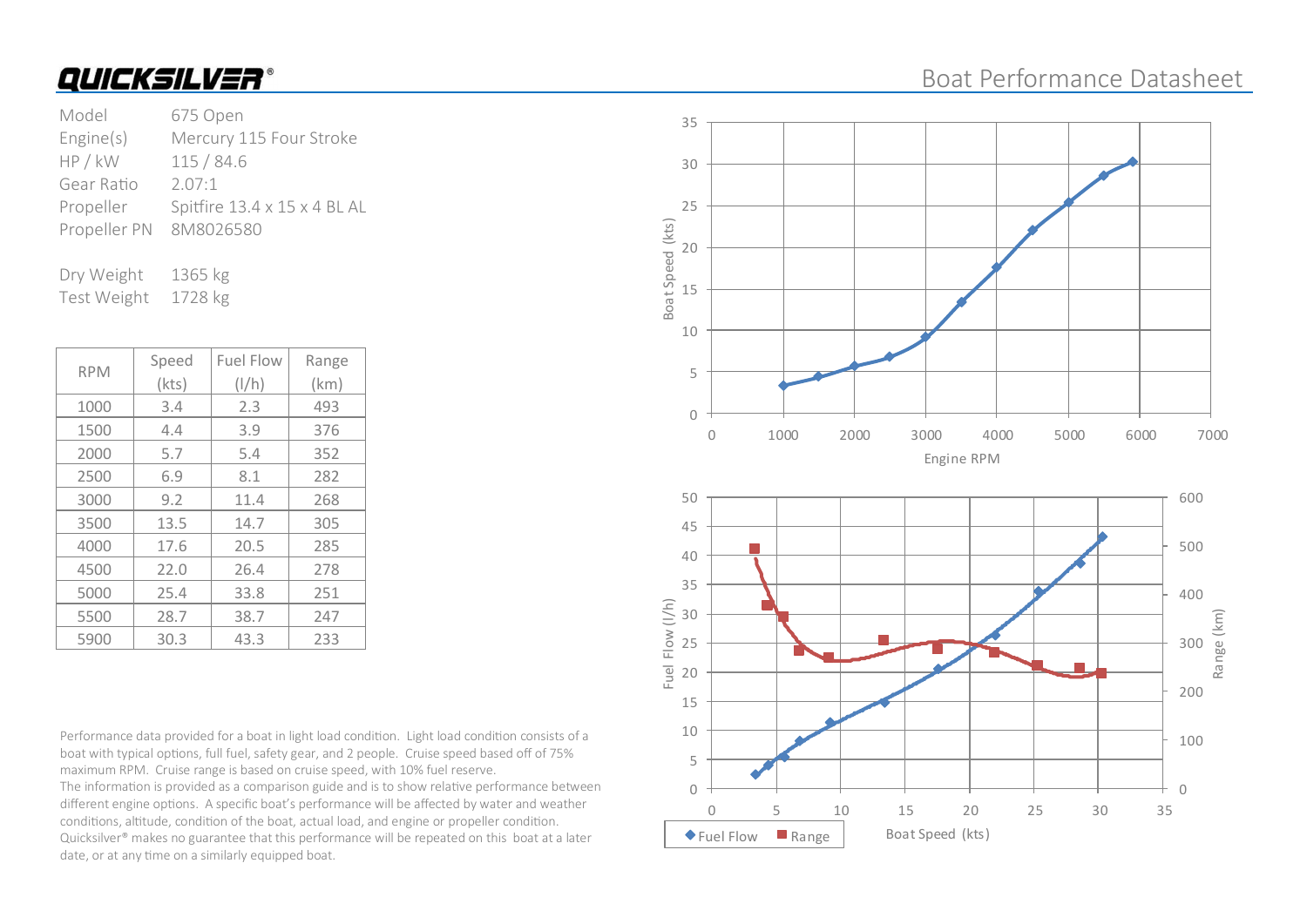### Boat Performance Datasheet

Model 675 Open Engine(s) Mercury 115 Four Stroke Command Thrust HP / kW 115 / 84.6 Gear Ratio 2.38:1 Propeller Spitfire 14 x 17 x 4 BL AL Propeller PN 8M0084494

Dry Weight 1367 kg Test Weight 1730 kg

| <b>RPM</b> | Speed | <b>Fuel Flow</b> | Range |
|------------|-------|------------------|-------|
|            | (kts) | $\frac{1}{h}$    | (km)  |
| 1000       | 3.4   | 2.3              | 493   |
| 1500       | 4.9   | 3.6              | 454   |
| 2000       | 6.0   | 5.2              | 381   |
| 2500       | 6.8   | 7.8              | 291   |
| 3000       | 8.5   | 9.6              | 293   |
| 3500       | 12.1  | 14.4             | 279   |
| 4000       | 16.1  | 18.5             | 289   |
| 4500       | 19.8  | 23.8             | 277   |
| 5000       | 23.0  | 27.9             | 274   |
| 5500       | 26.3  | 35.5             | 247   |
| 6020       | 30.0  | 44.9             | 223   |

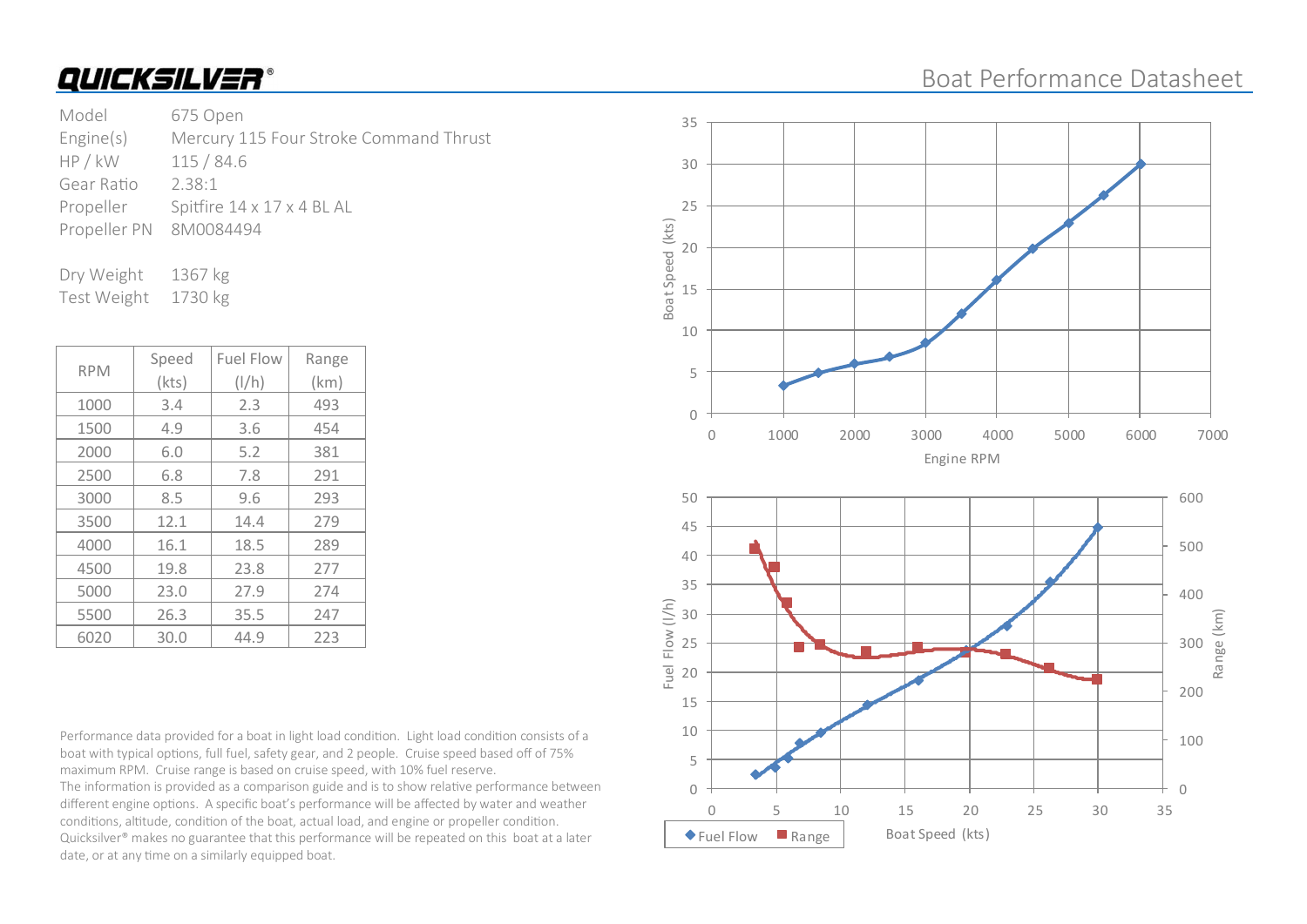## Boat Performance Datasheet

Model 675 Open Engine(s) Mercury 150 Four Stroke HP / kW 150 / 110 Gear Ratio 1.92:1 Propeller Enertia 15 x 15 x 3 BL SS Propeller PN 898990A46

#### Performance data estimated

| <b>RPM</b> | Speed | <b>Fuel Flow</b> | Range |
|------------|-------|------------------|-------|
|            | (kts) | $\frac{1}{h}$    | (km)  |
| 1000       | 3.7   | 3.2              | 385   |
| 1500       | 5.3   | 5.2              | 340   |
| 2000       | 6.8   | 8.1              | 280   |
| 2500       | 7.8   | 12.3             | 210   |
| 3000       | 10.9  | 14.3             | 253   |
| 3500       | 15.6  | 18.6             | 279   |
| 4000       | 20.9  | 24.9             | 280   |
| 4350       | 23.7  | 27.6             | 286   |
| 4500       | 24.9  | 30.9             | 268   |
| 5000       | 29.0  | 41.4             | 234   |
| 5500       | 32.7  | 50.2             | 217   |
| 5800       | 34.8  | 53.0             | 219   |

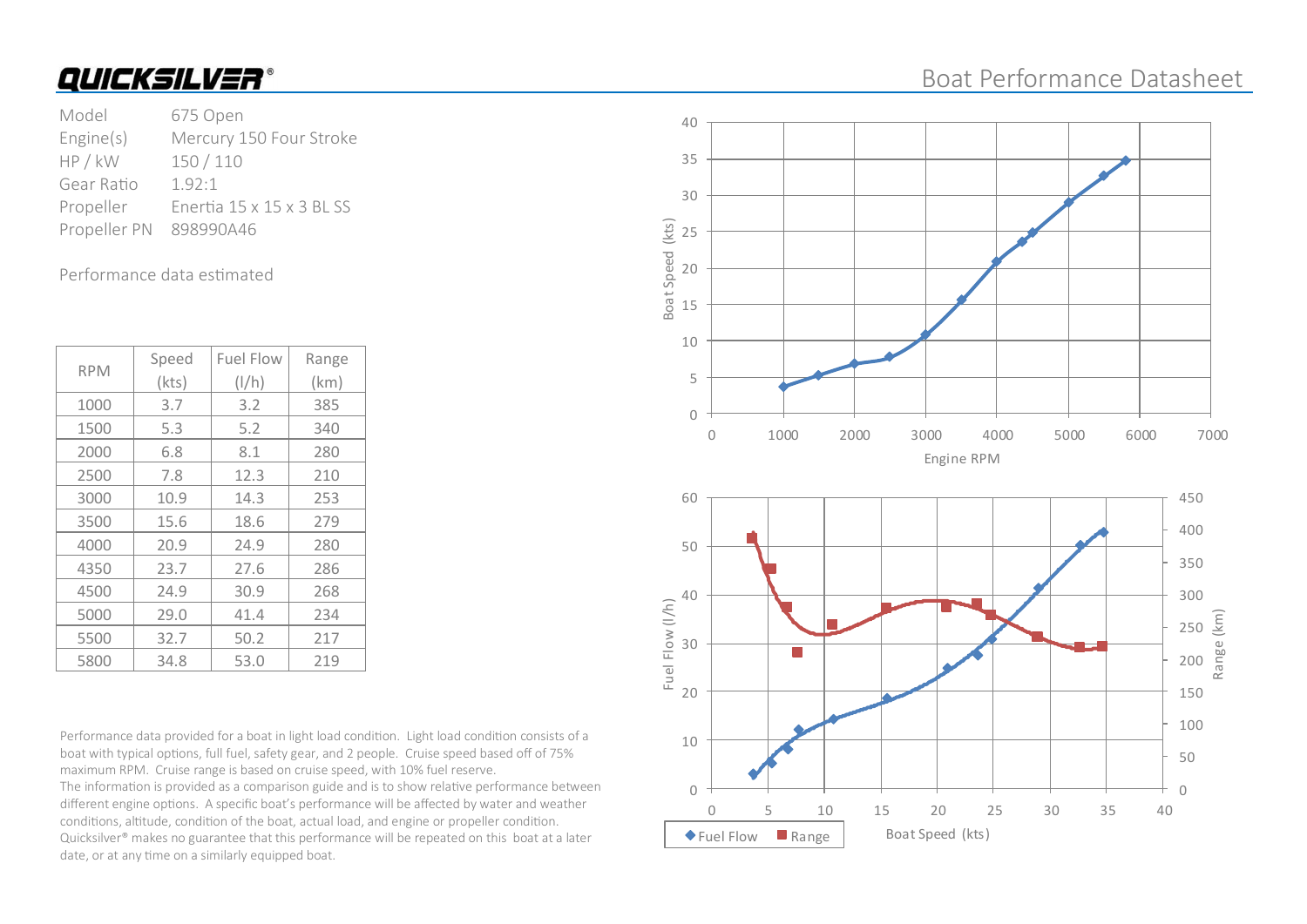## Boat Performance Datasheet

| Model                  | 675 Open                    |
|------------------------|-----------------------------|
| Engine(s)              | Mercury 175 Verado          |
| HP / kW                | 175 / 129                   |
| Gear Ratio             | 2.08:1                      |
| Propeller              | Enertia 14.7 x 16 x 3 BL SS |
| Propeller PN 898992A46 |                             |
|                        |                             |

Dry Weight 1431 kg Test Weight 1794 kg

| <b>RPM</b> | Speed | <b>Fuel Flow</b> | Range |
|------------|-------|------------------|-------|
|            | (kts) | $\frac{1}{h}$    | (km)  |
| 1500       | 5.1   | 3.9              | 432   |
| 2000       | 6.4   | 5.4              | 392   |
| 2500       | 7.8   | 8.0              | 325   |
| 3000       | 11.4  | 13.4             | 284   |
| 3500       | 16.7  | 18.1             | 308   |
| 4000       | 21.6  | 22.7             | 317   |
| 4500       | 26.0  | 28.5             | 304   |
| 4800       | 28.1  | 34.1             | 275   |
| 5000       | 29.4  | 35.8             | 273   |
| 5500       | 32.9  | 44.7             | 245   |
| 6250       | 37.1  | 59.1             | 209   |